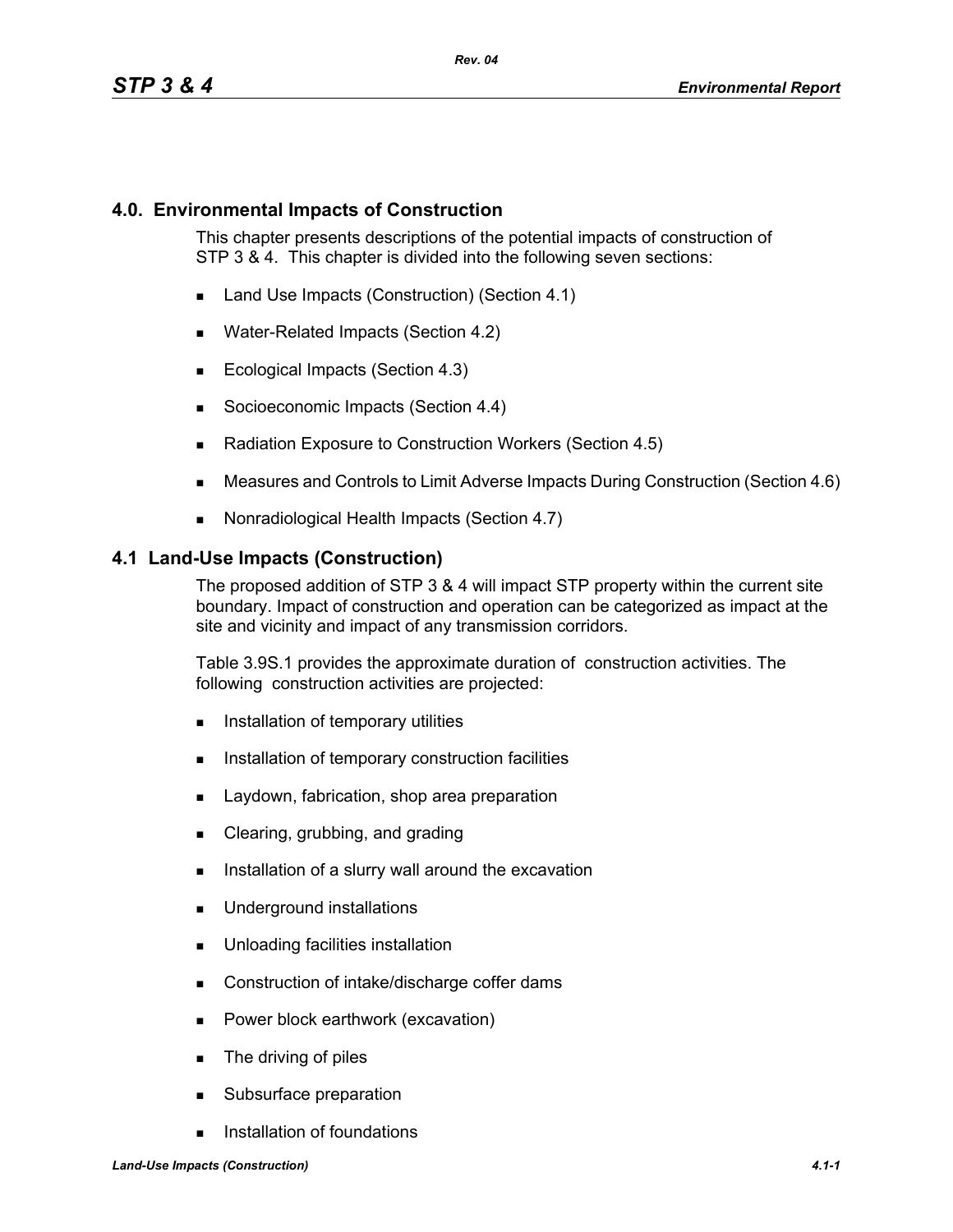*Rev. 04*

- **Placement of backfill, concrete, or permanent retaining walls supporting safety** related SSC's within an excavation
- In-place assembly, erection, fabrication or testing
- Construction of main power block building/structures
- **EXECT** Circulating water intake and pump house
- Ultimate heat sink cooling towers and pump houses

Upon completion of construction activities, surface and subsurface features would be restored in accordance with landowner and permit/consent requirements (Subsection 3.9S.2.11).

Construction activities and potential land-use impacts to the site and vicinity are presented in Subsection 4.1.1. Potential impacts along transmission corridors and offsite areas are addressed in Subsection 4.1.2. Subsection 4.1.3 describes potential impacts of the proposed project construction activities associated with historical and cultural resource properties at the site and vicinity.

# **4.1.1 The Site and Vicinity**

## **4.1.1.1 Impact Assessment (direct)**

Before construction of STP 1 & 2 in the early 1980s, land within the site boundary would have been classified as agricultural, forest, or rangeland (see Figure 2.2-1 and Table 2.2-1). Subsection 2.2.1.1 identifies land-use classification at the site based on NOAA categories. Of the approximately 12,220 acres within the STP property (Table 2.2-1), approximately 57.5% comprises water, 33.1% agricultural land, 8.8% forest land, with the remaining land use (0.7%) classified as rangeland. Cattle are permitted to graze on a small portion of STP land adjacent to the Colorado River. This area is located just within the eastern boundary of the STP property, south of the STP barge slip.

Land use within six miles of the STP site is discussed in Subsection 2.2.1. Land use is predominantly agricultural, but there is also commercial fishing in the lower Colorado River, East and West Matagorda Bays,Gulf Intracoastal Waterway, and the Gulf of Mexico (Reference 4.1-1). Recreational use areas within six miles of the STP site include the Lower Colorado River Authority (LCRA) Park.

All temporary and new permanent facilities associated with the construction of STP 3 & 4 are located within the existing STP site boundary, on land areas previously disturbed by construction (Reference 4.1-2). STPNOC concludes that the site landuse impacts upon completion of all construction activities would be SMALL and would not warrant mitigation.

Land directly affected by construction would be confined to the existing site and only those transmission corridors contained within the site boundary (fenceline). There are no new offsite transmission lines or corridors required to support STP 3 & 4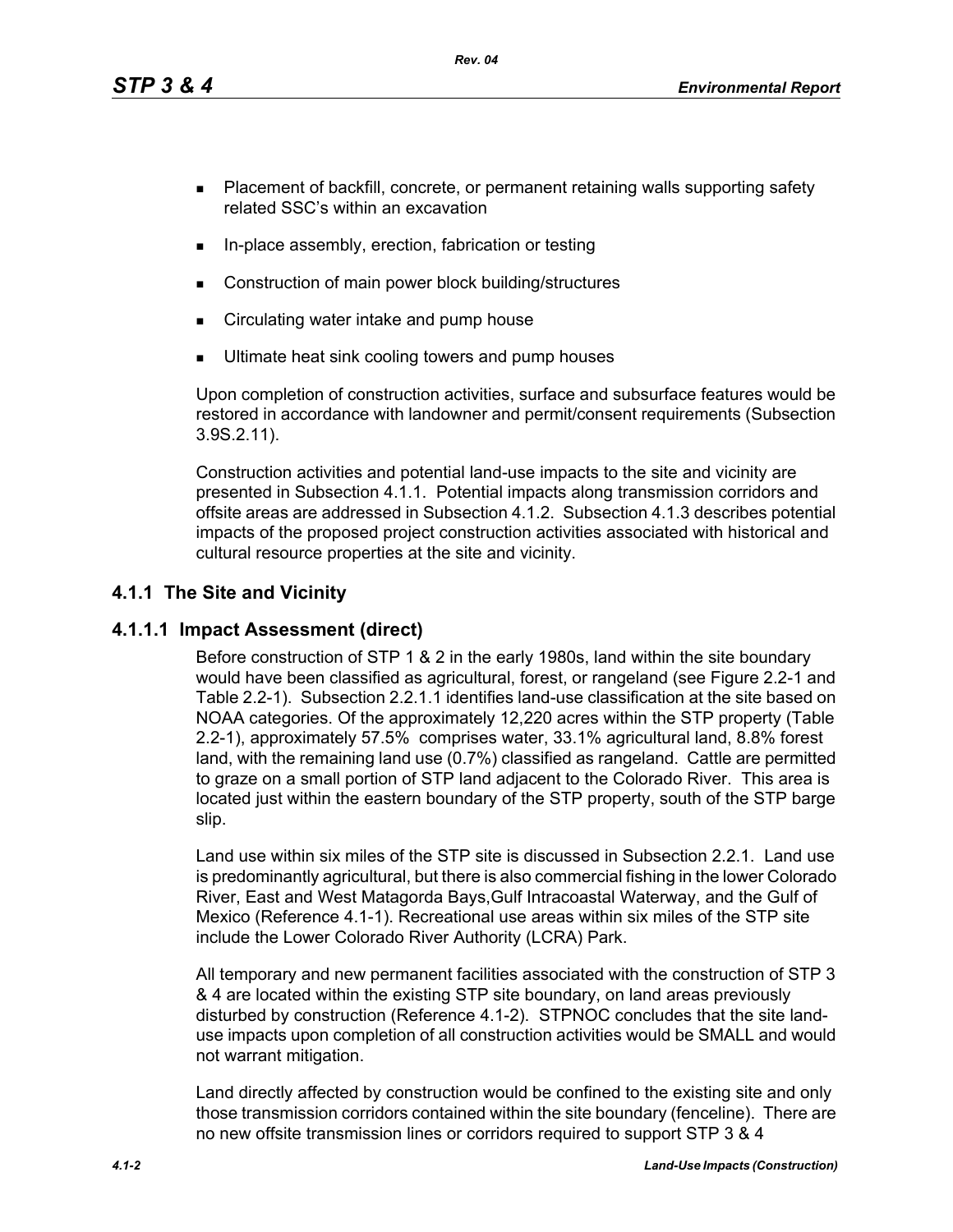(Subsection 2.2.2.2). Transmission lines and offsite areas are further discussed in Subsection 4.1.2. Areas that would be disturbed by site construction are located primarily to the west of the existing STP 1 & 2, as shown in Figure 3.9S-1.

Of the approximately 12,220 acres located within the site boundary (fenceline), approximately 540 acres would be disturbed for long-term or short-term construction activities associated with construction of STP 3 & 4 and their supporting facilities. Since there is no zoning in Matagorda County, no rezoning would be required for this project (Reference 4.1-3). All land that would be impacted during construction of STP 3 & 4 is within the STP site boundary, and was previously disturbed during construction of STP 1 & 2 (References 4.1-2 and 4.1-4).

A heavy haul road would be constructed from STP 3 & 4 to the existing road to the barge slip to accommodate large construction vehicles (Subsection 3.9S.3.2). This heavy-haul road would be approximately 2.5 miles long and approximately 50 feet wide and provide access from the east side of the site to the west side of the site where construction of STP 3 & 4 would take place. The construction workforce would use the existing south extension from Farm-to-Market (FM) 521 to access STP 3 & 4 (see Figure 3.9S-1). The construction workforce would avoid the existing East Site Access Road in order to minimize disruption of traffic patterns to STP 1 & 2 (Subsection 3.9S.3.2).

Approximately 300 acres of the approximately 540 acres disturbed during site preparation and construction would be dedicated permanently to the new units and their supporting facilities (power block, cooling tower, switchyard)(see Figure 3.9S1). The remaining disturbed acreage would be used for temporary construction facilities, laydown areas, construction parking areas, and borrow/spoil storage (Subsection 3.9S.3). Temporary construction laydown areas would be located to the north and south of the STP 3 & 4 power block construction area. Temporary construction facilities would also be located south of the STP 3 & 4 power block construction area. Construction parking lots and borrow/soil storage would generally be to the west of the new STP 3 & 4 construction area. The acres of land that would be dedicated to the new units and their supporting facilities are indicated in Table 4.1-1. The permanent structures and facilities include:

- Road and rail construction
- **Security construction**
- **Reactor Building**
- Control Building
- **Turbine Building**
- Fire Protection pump house
- Radwaste Building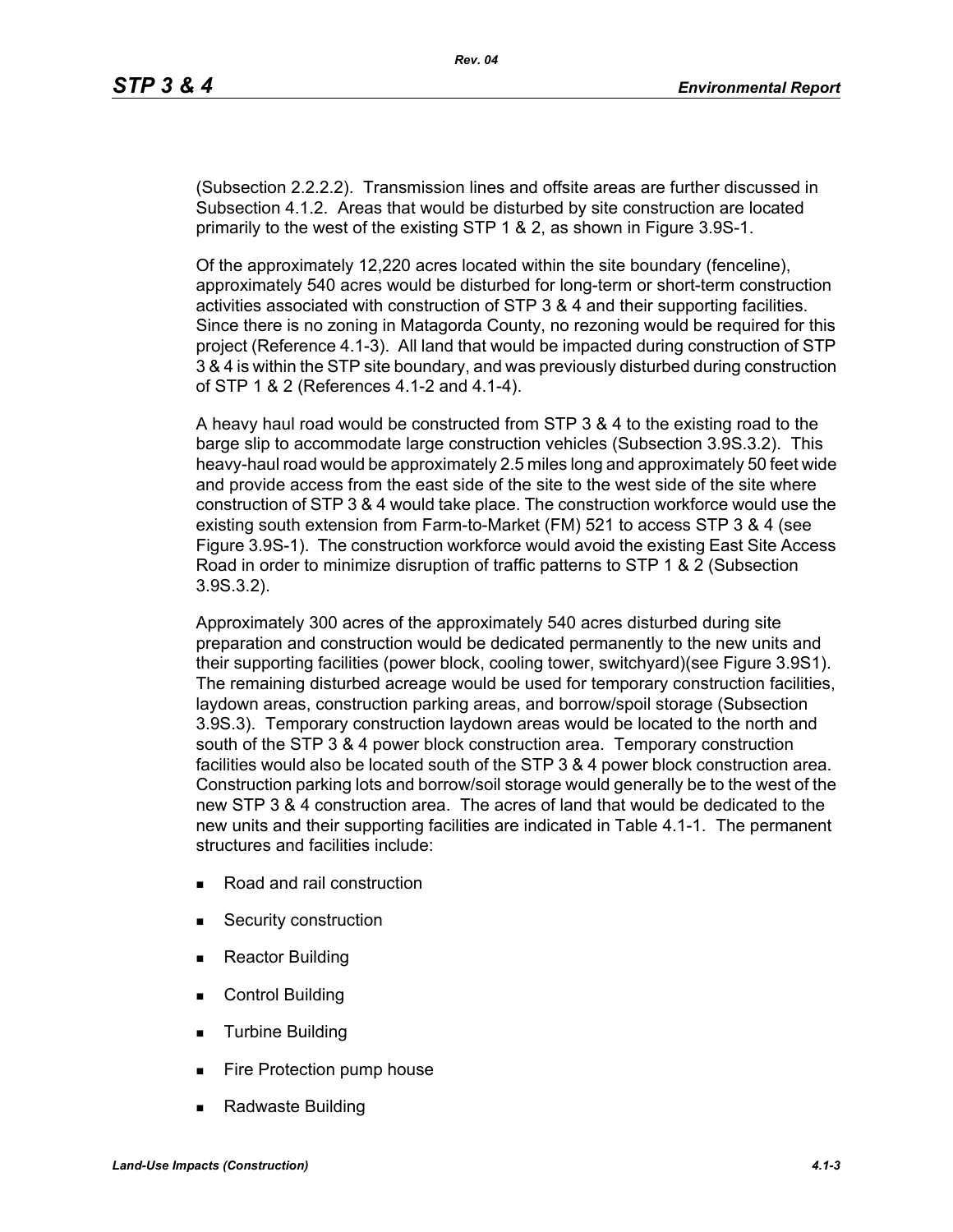- **Service Building**
- Switchyard and installation of the main transformers
- Administration, simulator, and training facility buildings
- Circulating water intake, discharge, and pump house
- Ultimate Heat Sink (UHS) basins, cooling towers and UHS pump houses (hereafter called cooling tower)
- Yard tanks

No existing utilities cross the STP property. Upon completion of construction activities, surface and subsurface features would be restored in accordance with landowner and permit/consent requirements (Subsection 3.9S.2.11).

All site preparation and construction activities would be conducted in accordance with federal, state, and local regulations. As described in Subsection 3.9S.2, STPNOC would acquire all necessary permits and authorizations and implement environmental controls (such as a Storm Water Pollution Prevention Plan [SWPPP] in accordance with Texas Pollutant Discharge Elimination System [TPDES] program) before earth disturbing activities begin. Site preparation and construction activities that would affect land use include clearing, grubbing, excavating, grading and stockpiling. Measures used to limit adverse impacts during construction are outlined in Table 4.6-1.

Permanently disturbed areas within the site would be contoured and stabilized in accordance with design specifications. When necessary, revegetation would comply with site maintenance and safety requirements. Methods to stabilize areas, prevent erosion and sedimentation, and reduce polluted runoff would comply with applicable laws, regulations, permit requirements, good engineering and construction practices, and recognized Best Management Practices (BMPs). The State of Texas does not have their own Storm Water Management BMP handbook; however, all construction sites with a disturbed area of one acre or larger are required to comply with the Clean Water Act requirements to reduce polluted runoff. These requirements include coverage under the State of Texas TPDES permit, development and implementation of a SWPPP, weekly inspections and documentation of runoff controls, and notification of regulatory authorities when the site has been stabilized. Applicable industry guidance would be followed to reduce stormwater quantity, improve stormwater quality, and protect receiving water and downstream areas.

Construction activities within the site would not take place within a floodplain (Reference 4.1-5). However, the STP property is located almost entirely within the coastal zone as defined by the Texas Coastal Management Program (CMP) (Figure 2.2-1), therefore SMALL to MODERATE construction impacts would take place within the coastal zone (Subsection 2.2.1.1). Additional impacts to land secondarily affected by construction are discussed in Section 4.1. To mitigate impacts, STPNOC would maintain communication with local and regional governmental and nongovernmental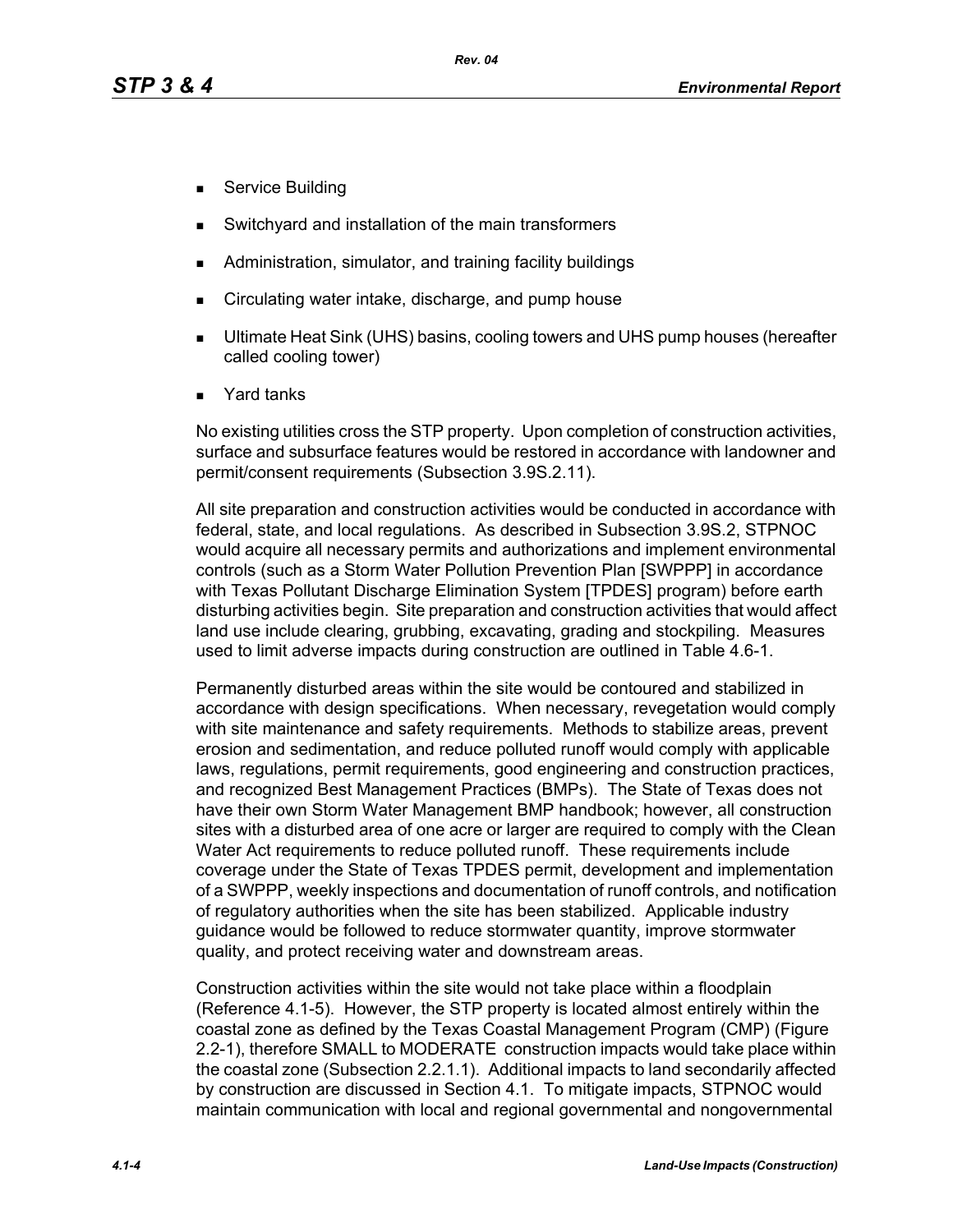organizations (e.g., LCRA, etc.) to verify that construction activities comply with applicable laws and regulations.

Approximately 127.6 acres of wetlands can be found on the STP site (Figure 2.4-3). Man-made wetlands totaling 110 acres (Reference 4.1-1) are located approximately 1800 feet north of the essential cooling pond. These wetlands would not be disturbed by construction activities. Other wetland areas (a total of 29, equaling 17.6 acres) are found on the STP site The wetlands are located near areas designated as temporary laydown, construction office, construction parking, and spoil areas. These sites will be avoided and protected during the construction phase, thus limiting direct impacts. STP would use silt fences and other erosion control devices, as needed, to help mitigate the possibility of surface water runoff from proposed construction activities impacting the STP site's surface water drainage features. (for more information, see Subsection 4.3.1.1).

Care would be taken so that sensitive areas are not impacted by other construction activities. As shown in Figure 3.9S-1, where possible, locations for temporary construction facilities have been carefully selected to avoid man-made or natural wetland areas within the STP property.

STPNOC has surveyed this area for threatened and endangered species as described in Subsection 2.4.1 and has found that permanent and temporary land use changes at the site as a result of construction of STP 3 & 4 would not result in adverse impacts to either federal or state-list of endangered or threatened species, nor critical habitats (see Subsection 4.3.1.1).

NUREG-1555 acknowledges that impact on less than 500 (1235 acres) usually has minor effects. Since the expected impact at STP encompasses only 540 acres of land the impact is expected to be minor.

### **4.1.1.2 Land-Use Plans**

There are no federal, state, regional, or county land-use plans for this area. Since there is no zoning in Matagorda County, no rezoning would be required for this project (Reference 4.1-3). The Matagorda County Economic Development Corporation (MCEDC) has prepared a Strategic Plan for Economic Development (Reference 4.1- 6) that covers the communities of: Bay City and Van Vleck, Blessing, Markham and Midfield, City of Matagorda, Matagorda County, Selected Rural Areas, Palacios, Sargent, and Wadsworth. The intent of the plan is to help bring new business activity to Matagorda County and actively plan for future economic development (to include planning for infrastructure needs to support economic growth). A portion of the plan also highlights the need for regional land use planning. Subsection 2.5.2.3 provides an analysis of land-use impacts attributed to potential increased population and tax revenues to Matagorda and Brazoria Counties.

STPNOC concludes that impacts to land-use planning in the vicinity would be SMALL, but would maintain communication with local and regional governmental and nongovernmental organizations to disseminate project information in a timely manner. Recipients of this information would be given the opportunity to perform their decision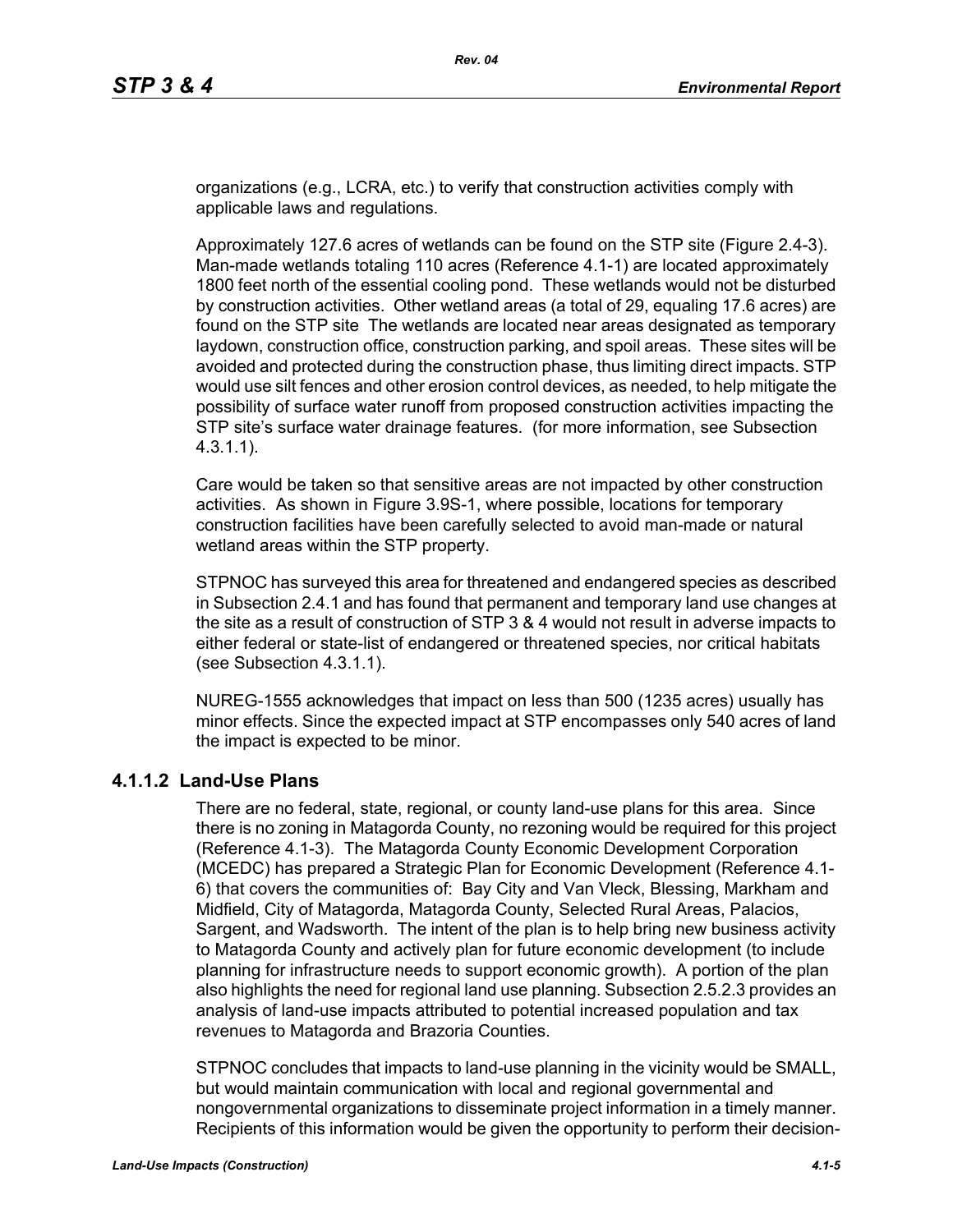making with the understanding that, (1) a percentage of the land converted for this construction project could be permanently dedicated to its new use and, (2) other converted land could become available for other uses upon construction completion, and they would be able to plan accordingly.

#### **4.1.1.3 Site Restoration and Management Actions**

Mitigation measures, designed to lessen the impact of construction activities, would be specific to erosion control, controlled access roads for personnel and vehicular traffic, and restricted construction zones. The site preparation work would be completed in two stages. The first stage would consist of stripping, excavating, and backfilling the areas occupied by the structure and roadways. The second stage would consist of developing the site with the necessary facilities to support construction, such as construction offices, warehouses, trackwork, large unloading facilities, water wells, construction power, construction drainage, etc. In addition, temporary structures would be razed and holes would be filled. Grading and drainage would be designed to avoid erosion during the construction period.

Action would be taken to restore areas consistent with existing and natural vegetation. A total of approximately 540 acres would be required for construction facilities including permanent facility structures and laydown. To the extent possible, STP roads would be used for construction traffic. If necessary, temporary stone roads would be installed along with site grading and drainage facilities. This would permit an all weather use of the site for travel and storage of materials and equipment during construction.

Other potential environmental impacts that may be created by preconstruction and construction activities as well as associated measures and controls to limit those impacts are discussed in Section 4.6.

### **4.1.2 Transmission Corridors and Off-Site Areas**

As discussed in Subsection 2.2.2, no new off-site transmission corridors are planned for STP 3 & 4. A study completed by the Electric Reliability Council of Texas concluded that the existing transmission system from STP into Houston is acceptable with some changes to conductor size from STP to the Hillje switchyard and on some transmission lines to Houston.

Within the STP site boundary, STP 3 & 4 would require the addition of a 345 kilovolt switchyard and the rerouting of one 345 kV transmission line that is currently connected to Bay No. 1 of the existing switchyard for STP 1 & 2. The transmission lines would run from the new switchyard for STP 3 & 4, back into the switchyard for STP 1 & 2 (which would be expanded) and then run offsite. The new onsite transmission corridor right-of-way between the new switchyard for STP 3 & 4 and the existing switchyard for STP 1 & 2 would be approximately 600 feet wide and take up approximately 12 acres of land. Construction activities associated with the new onsite switchyard and connecting transmission lines would occur in areas disturbed for construction activities associated with STP 1 & 2. Therefore, STPNOC concludes that impacts would be SMALL and not warrant mitigation.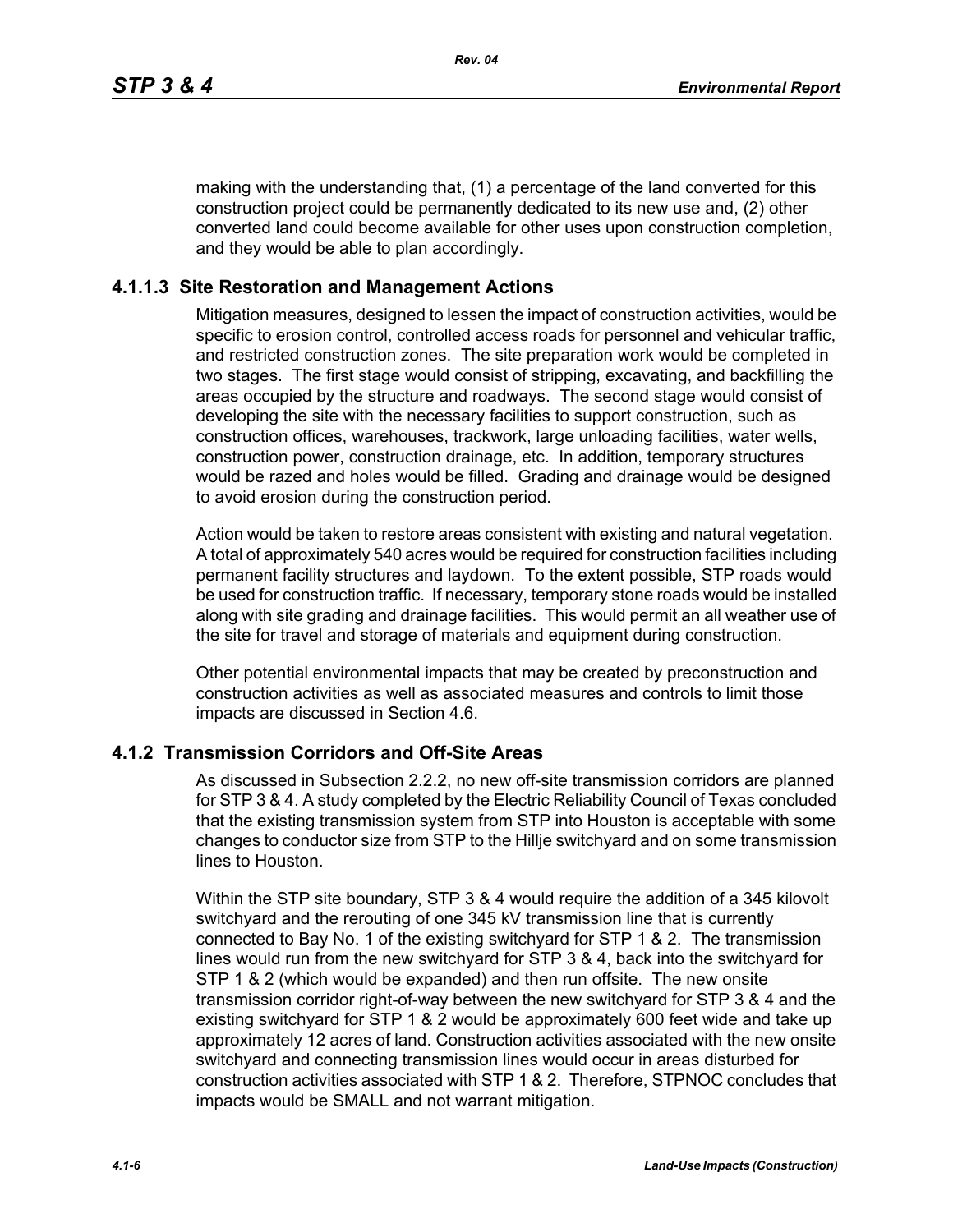Because additional offsite transmission corridor rights-of-way would not be required as a result of construction of STP 3 & 4, STPNOC estimates that land use impacts to transmission corridors and offsite areas would be SMALL and not warrant mitigation.

## **4.1.3 Historic Properties**

Cultural resource investigations conducted in 1975 before construction of STP 1 & 2 determined that the study area did not include any resources that were listed on or eligible for listing on the National Register of Historic Places. Based on a review of the National Historic Preservation Act as applicable to the STP site, no resources of local, regional, or state significance were located in the study area. The study area in the 1975 investigations included sufficient acreage to construct two additional reactor units. Those findings and a determination that no historical properties or other significant cultural resources would be impacted by the proposed construction on STP 1 & 2 were included in the FES issued by the NRC in March 1975 (Reference 4.1-7).

Construction activities associated with STP 3 & 4 would be conducted immediately adjacent to the current STP plant on ground that was evaluated for cultural resources in 1975 and subsequently disturbed for construction activities associated with STP 1 & 2. As discussed in Subsection 2.5.3.1, it is unlikely that any historical properties or other significant cultural resources are within the area that would be impacted by construction of STP 3 & 4. A possible grave site is southeast of the lake, but it is more than four miles south-southwest of the proposed construction area. As discussed in Subsection 2.2.2.2, STP anticipates no changes to offsite corridors; therefore, there would be no impacts due to construction on the transmission corridors.

One historical property is 8.9 miles from the project site, other significant cultural resources are between 6.0 and 9.2 miles away, and 35 archaeological sites are between 4.1 and 10 miles away (Reference 4.1-8). Because the closest known cultural resource is 4.1 miles from the proposed project site, and the new reactors would be constructed next to the existing STP 1 & 2, there would be no impact to the historical cultural setting of these resources due to construction of STP 3 & 4.

STPNOC concludes that construction impacts to historical or cultural resources would be SMALL and not warrant mitigation.

The Texas Historical Commission replied on January 19, 2007 that no historic properties would be affected by STP 3 & 4 (See Appendix A [Reference 4.1-9]). During any ground-disturbing activities for the proposed project, if cultural resources are discovered, activities would cease in the vicinity of the discovery and STPNOC would consult with the Texas State Historic Preservation Office (SHPO) in accordance with STPNOC's procedure for responding to unanticipated discovery of cultural resources.

### **4.1.4 References**

4.1-1 "2005 Annual Environmental Operating Report," STPNOC (South Texas Project Nuclear Operating Company) 2005.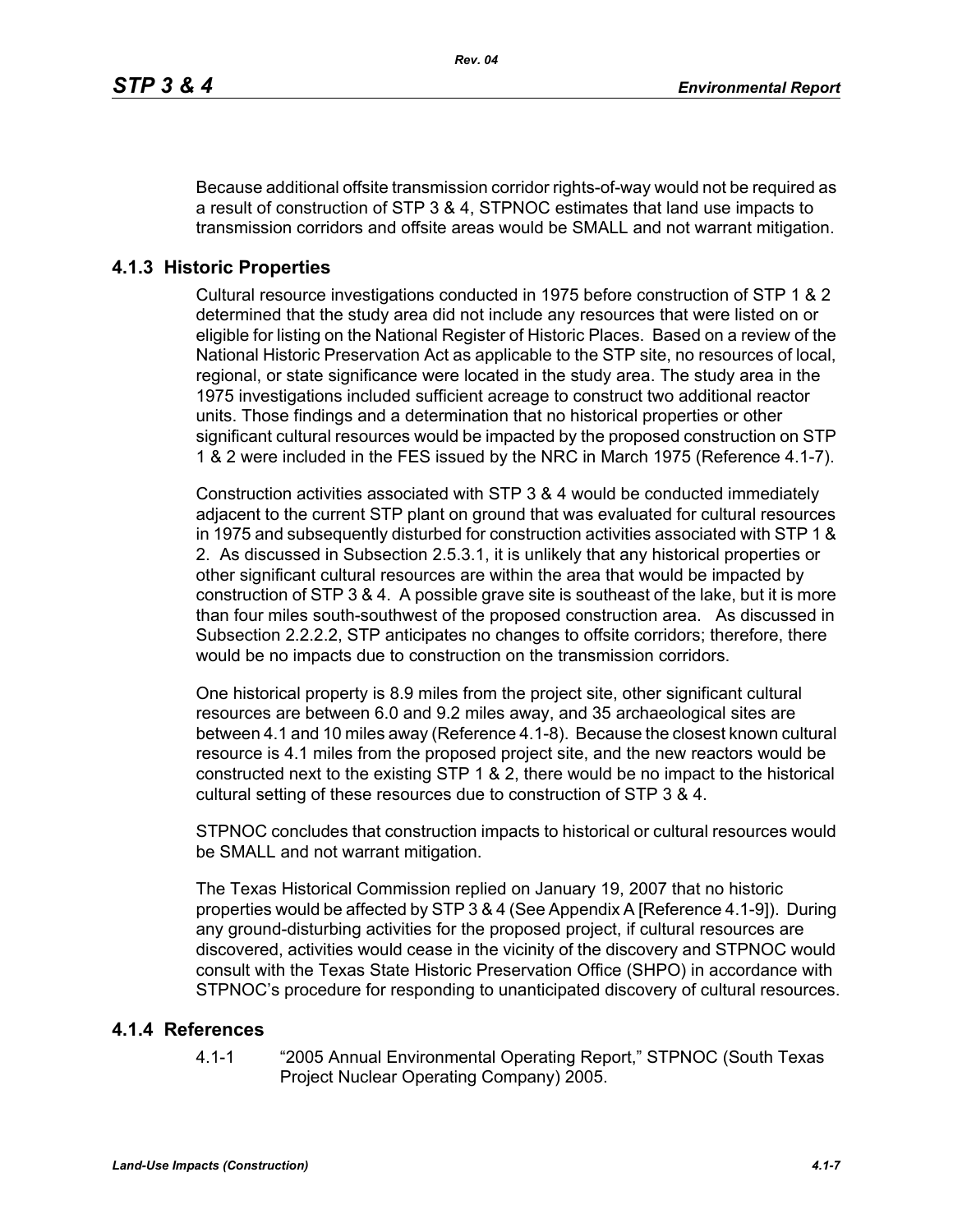- 4.1-2 United States Department of Agriculture and Natural Resources Conservation Service 2001. Soil Survey of Matagorda County, Texas. Available at http://soildatamart.nrcs.usda.gov/Manuscripts/TX321/0/ Matagorda.pdf, accessed January 16, 2007.
- 4.1-3 Texas Comptroller of Public Accounts Property Tax Division 2005. Appendix 7 – Matagorda County Appraisal District Self Evaluation Questionnaire. Available at http://www.window.state.tx.us/taxinfo/proptax/cadreports/asr/matagorda/ appendb.htm, accessed March 20, 2007.
- 4.1-4 STPNOC (South Texas Project Nuclear Operating Company) 1981. Historic Aerial Photos dated 10-28-75. 11-20-81, and undated (c. early 1980s).
- 4.1-5 "Ecological Survey Report Unit 3 and 4 Licensing Project, South Texas Project Electric Generating Station," Prepared for STP Nuclear Operating Company by ENSR Corporation, Houston, Texas, March 2007.
- 4.1-6 Matagorda County Economic Development Corporation (MCEDC) 2004, Strategic Plan for Economic Development, Matagorda County, 2005–2010.
- 4.1-7 "Final Environmental Statement for STP 1 & 2," NUREG-75/019.
- 4.1-8 "Matagorda County Project," Texas Archaeological Research Laboratory 2007. Letter with enclosures to Katherine Roxlau, TetraTech NUS, Inc., received from Jean L. Hughes, Records Conservator, Texas Archaeological Research Laboratory, University of Texas at Austin, Texas, January 19, 2007.
- 4.1-9 William Martin (Texas Historical Commission) January 19, 2007 response (stamp of approval) to letter from S. L. Dannhardt (STP) December 12, 2006 regarding STP 3 & 4.